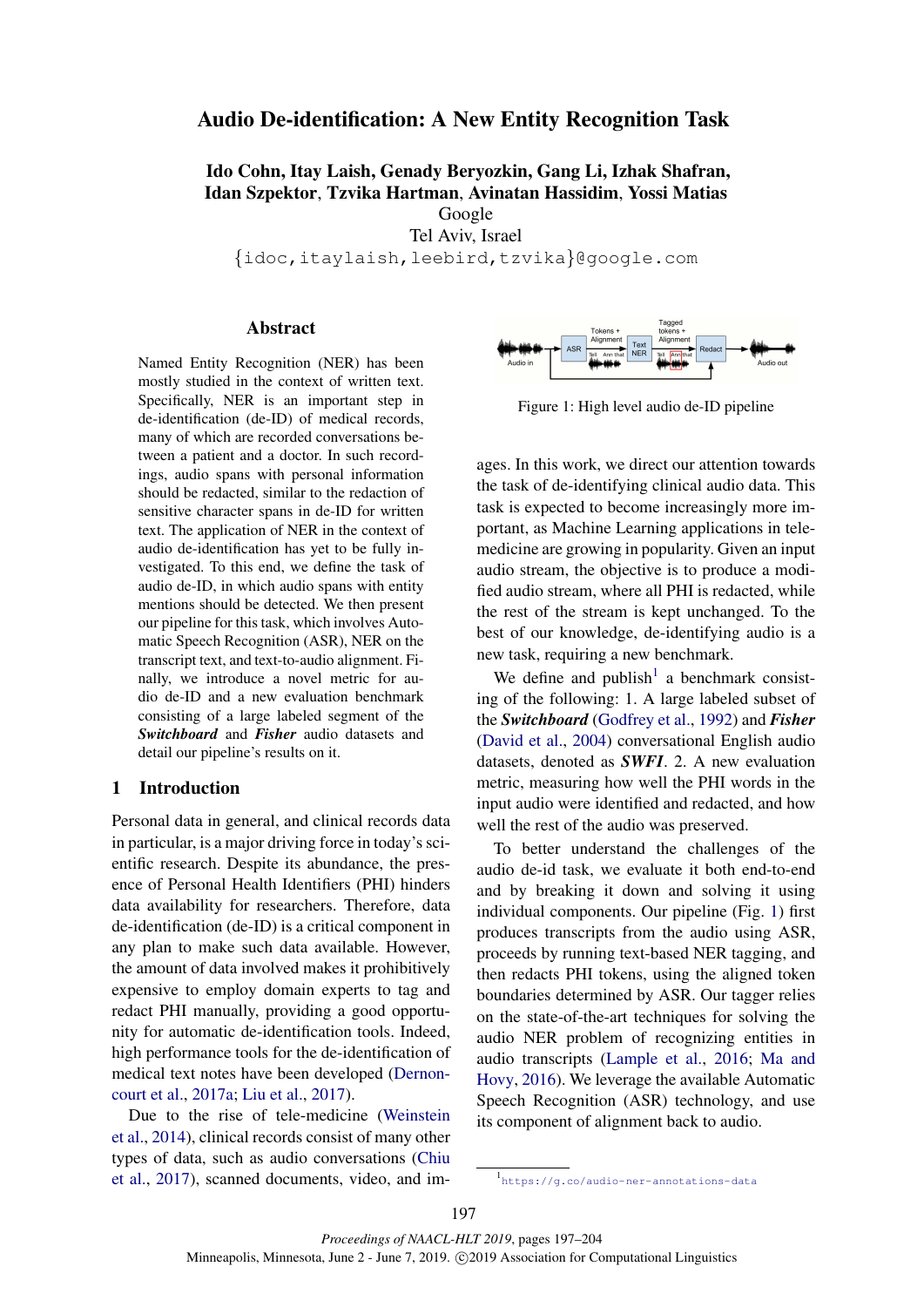Finally, we evaluate our pipeline and describe its performance, both end-to-end and percomponent. Although results on audio are worse than NER performance on text, the pipeline achieves better results than expected despite the compounding pipeline errors. Last, we analyze our performance and provide insights for next steps.

### 2 Related Work

#### 2.1 NER for Speech

Prior work addressed entity recognition for audio recordings via the *audio NER* task: the detection of entities in the text transcript of the audio input. The majority of these works used a pipeline approach, in which ASR is first applied to the audio and then NER is applied on the noisy textual output of the ASR. These works include discriminative models [\(Sudoh et al.,](#page-7-2) [2006\)](#page-7-2), incorporating OOV word indicators [\(Parada et al.,](#page-7-3) [2011\)](#page-7-3), hierarchical structure [\(Raymond,](#page-7-4) [2013\)](#page-7-4), and conditional random fields [\(Hatmi et al.,](#page-6-6) [2013\)](#page-6-6).

Many audio NER works learn from and measure performance on French datasets, such as *ES-TER* [\(Galliano et al.,](#page-6-7) [2009\)](#page-6-7) and *ETAPE* [\(Galibert](#page-6-8) [et al.,](#page-6-8) [2014\)](#page-6-8). This may indirectly affect the overall quality of these systems because the ASR component, which is crucial in the pipeline approach but is typically used "off-the-shelf", has lower performance in languages other than English.

An alternative end-to-end approach was proposed by [Ghannay et al.](#page-6-9) [\(2018\)](#page-6-9), in which the model accepts audio as input and outputs a tagged word sequence which consists of normal words and the NER labels in HTML-like tag encoding. Their model did not attain reasonable performance, perhaps due to the small training set.

We emphasize that both pipeline and end-to-end approaches output tagged word sequences, and do not propagate the recognized entity labels back for redaction on the audio itself, which is the end goal of our proposed audio de-ID task.

#### 2.2 De-identification in the Health Domain

Previous efforts of de-ID in health care focused on redaction of textual medical records. The main approach involves applying NER techniques to the text, including rule-based [\(Ruch et al.,](#page-7-5) [2000;](#page-7-5) [Nea](#page-7-6)[matullah et al.,](#page-7-6) [2008\)](#page-7-6) and machine learning [\(Guo](#page-6-10) [et al.,](#page-6-10) [2006;](#page-6-10) [Yang and Garibaldi,](#page-7-7) [2015\)](#page-7-7) methods.

Adoption of neural network models boosted the performance of NER on text without requiring

hand-crafted rules and complex feature engineering [\(Collobert et al.,](#page-6-11) [2011;](#page-6-11) [Huang et al.,](#page-6-12) [2015;](#page-6-12) [Lample et al.,](#page-6-5) [2016;](#page-6-5) [Ma and Hovy,](#page-7-1) [2016;](#page-7-1) [Dernon](#page-6-0)[court et al.,](#page-6-0) [2017a\)](#page-6-0). [Dernoncourt et al.](#page-6-13) [\(2017b\)](#page-6-13) applied the model proposed in [Lample et al.](#page-6-5) [\(2016\)](#page-6-5) to medical de-ID, achieving state-of-the-art performance on the I2B2-2014 [\(Stubbs and Uzuner,](#page-7-8) [2015\)](#page-7-8) de-ID challenge dataset. We have chosen this architecture for the NER component of our pipeline method (Section [5\)](#page-3-0).

### <span id="page-1-0"></span>3 The Audio De-identification Task

The goal of the Audio de-ID task is to convert an input audio stream into a modified audio stream where the PHI words are redacted. In essence, the goal of the task is to limit the ability of a listener to identify the entities of the conversation while leaving as much information as possible in order to keep the audio understandable.

Formally, the input audio stream is a function  $A(t)$  of time, that can be transcribed into a sequence of words  $W = \{w_j\}$ , where  $w_j$  is mapped to the time interval in the audio  $T_j = [t_j^{start}, t_j^{end}]$ . We consider each word to be either PHI or non-PHI, and let I denote the set of PHI words  $\{j :$  $w_i$  is PHI}.

The output of an audio de-ID algorithm is a zero-one redaction function  $R(t)$ , indicating which parts of the audio stream are to be redacted, where a value of zero indicates PHI information at time t. The redacted audio stream can be obtained by zeroing out the redacted part of the stream,  $A_{reduced}(t) = R(t)A(t).$ 

To evaluate the performance of a de-ID algorithm, we term  $w_i$  as *fully-covered* if  $R(t)$  is zero for all  $t \in T_i$ , and define a corresponding indicator function  $covered(w_i)$ . This in turn defines the following standard NER metrics for the audio de-ID task:

$$
True Positives (TP) = \sum_{j \in I} covered(w_j),
$$
  
\n
$$
False Positives (FP) = \sum_{j \notin I} covered(w_j),
$$
  
\n
$$
False Negatives (FN) = \sum_{j \in I} 1 - covered(w_j)
$$
  
\n
$$
Precision = \frac{TP}{TP + FP}, \text{ Recall} = \frac{TP}{TP + FN}
$$

Finding the exact time interval corresponding to a word is not a trivial task, while redacting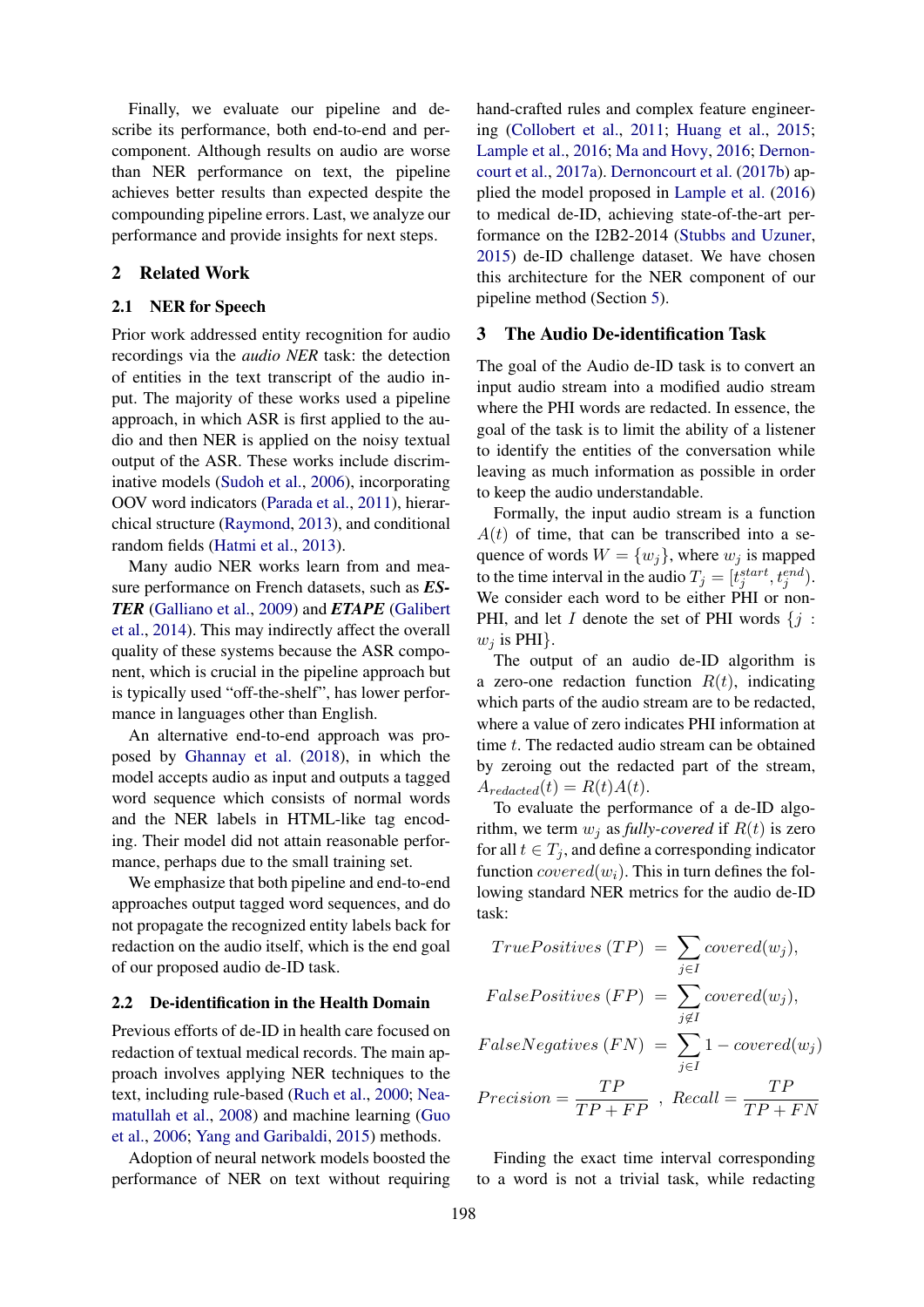<span id="page-2-0"></span>

| <b>Dataset</b>             | Medium | # Notes | # Tokens  | $%$ PHI |
|----------------------------|--------|---------|-----------|---------|
| $\overline{I2B2'14}$ train | Text   | 521     | 336,422   | 35      |
| $\overline{AMC'17}$ train  | Audio  | 4.629   | 8.348.899 | 0.02    |
| <b>SWFI</b> train          | Audio  | 468     | 710.348   | 1.8     |
| <b>SWFI</b> test           |        | 108     | 158.923   | 2.0     |

Table 1: Dataset statistics for train and test sets, showing the number of notes (written or spoken), token count, and percent of tokens which are PHI.

<span id="page-2-3"></span>

| PHI Labels %              | I2B2'14 | AMC'17 | <b>SWFI</b>         |
|---------------------------|---------|--------|---------------------|
|                           |         |        | train / test        |
| <b>Name</b>               | 0.84%   | 0.12%  | $0.22\%$ / $0.23\%$ |
| Age                       | 0.24%   | 0.01%  | $0.12\%$ / $0.1\%$  |
| Date                      | 1.56%   | 0.03%  | $0.1\%$ / $0.12\%$  |
| Hospital                  | 0.28%   | 0.004% |                     |
| Pharmacy                  |         | 0.01%  |                     |
| Organization              | 0.025%  | 0.003% | $0.48\%$ / $0.59\%$ |
| <b>Location</b> (General) | 0.001%  | 0.004% | $0.24\%$ / $0.29\%$ |
| State                     | 0.07%   |        | $0.15\%$ / 0.16\%   |
| <b>City</b>               | 0.08%   | 0.003% | $0.25\%$ / $0.29\%$ |
| Country                   | 0.02%   |        | $0.23\%$ / $0.27\%$ |
| Profession                | 0.04%   |        | $0.23\%$ / $0.27\%$ |
| Holiday                   |         |        | $0.12\%$ / $0.07\%$ |
| Season                    |         |        | $0.04\%$ / $0.03\%$ |

Table 2: Statistics for PHI labels as percent of total tokens per dataset. Tags in bold are common to all datasets and are used in Section [7](#page-4-0)

most of the interval  $T_i$  results in a similar de-ID effect as fully covering all the interval. To this end, we extend  $covered(w_i)$  into the indicator  $\rho$ −covered(w<sub>i</sub>) that is true iff  $R(t)$  is zero on at least  $\rho$  proportion of interval  $T_i$ .

With this indicator function we further extend the aforementioned NER metrics to  $TP_0$ ,  $FP_0$ , and  $FN_{\rho}$ , and correspondingly define  $Recall_{\rho}$  and *Precision<sub>ρ</sub>*. When  $\rho = 1$  these metrics equal the strict metrics. When  $\rho < 1$  the new metrics determine the quality of the system with respect to redacting at least  $\rho$  of each audio interval in PHIs.

We note that the proposed metrics only evaluate the redaction function  $R(t)$  on the word intervals.

## 4 Datasets

To create a benchmark for the audio de-ID task, we use three datasets from two distinct domains: *conversational English* and *medical records*. We summarize the main dataset statistics in Table [1.](#page-2-0) Importantly, we did not perform text normalization specific to each domain.

<span id="page-2-4"></span>

| Word<br>Tvpe | <b>WER</b> | Well<br>Aligned | Extended<br>Alignment | Shortened<br>Alignment |
|--------------|------------|-----------------|-----------------------|------------------------|
| PHI          | 41.8       | 86%             | 5%                    | 9%                     |
| non-PHI      | 38.3       | 81%             | 8%                    | 12%                    |

Table 3: ASR WER and token-audio alignment distribution on sample conversations from the *SWFI* dataset.

In the domain of medical datasets, we use *I2B2'14* [\(Stubbs and Uzuner,](#page-7-8) [2015\)](#page-7-8), which consists of identified textual medical notes with PHI tagging, and the Audio Medical Conversations dataset from [\(Chiu et al.,](#page-6-2) [2017\)](#page-6-2), denoted *AMC'17*, which contains de-identified audio of doctor-patient conversations and their corresponding manual transcripts. Processing the *AMC'17* conversations was facilitated by the fact that it is a de-identified dataset, which provides us with the locations of the PHI in the audio and the transcripts. Three PHI types: names, dates and ages were redacted, preserving type information, and synthetic data was generated using dictionaries and context-aware rules. First names were drawn from the US Social Security Administration ba-bies names registry<sup>[2](#page-2-1)</sup> and last names were drawn from the Frequently Occurring Surnames list from the 1990's US Census<sup>[3](#page-2-2)</sup>. Human annotators used surrounding context to resolve the other PHI types and filled in fake appropriate identifiers.

Notably, neither of the above-mentioned medical datasets could serve as a benchmark for the audio de-ID task, as *I2B2'14* is text-based, and *AMC'17* contains only redacted audio conversations and is not publicly available. Therefore, we focused on the conversational English domain, where we generated a combined dataset *SWFI* from the *Switchboard* [\(Godfrey et al.,](#page-6-3) [1992\)](#page-6-3) and *Fisher* [\(David et al.,](#page-6-4) [2004\)](#page-6-4) datasets. These datasets include hundreds of conversations in English about a variety of subjects, along with their transcripts. To enable proper training and evaluation for the audio de-ID task, we annotated all 250 *Switchboard* conversations, and 326 from *Fisher*. Annotation included named PHI labels, and the time intervals  $T_j = [t_j^{(start)}]$  $j^{(start)}, t^{(end)}_j)$  matching each named PHI back into the audio. This dataset is publicly available<sup>[1](ftn:data-public-url)</sup> to allow for standardized evaluation of novel approaches to this task.

The annotation process began by tokenization of the transcripts provided in both datasets using white-space separators, removing special transcript characters and keeping word capitalization in its original form. Following that, PHI word annotation was performed manually. The results can be seen in Table [2.](#page-2-3)

<span id="page-2-2"></span><span id="page-2-1"></span><sup>2</sup>[https://www.ssa.gov/oact/babynames/]( https://www.ssa.gov/oact/babynames/) <sup>3</sup>[https://www.census.gov/topics/](https://www.census.gov/topics/population/genealogy/data/1990_census.htmlcensus_namefiles.html) [population/genealogy/data/1990\\_census.](https://www.census.gov/topics/population/genealogy/data/1990_census.htmlcensus_namefiles.html)

[htmlcensus\\_namefiles.html](https://www.census.gov/topics/population/genealogy/data/1990_census.htmlcensus_namefiles.html)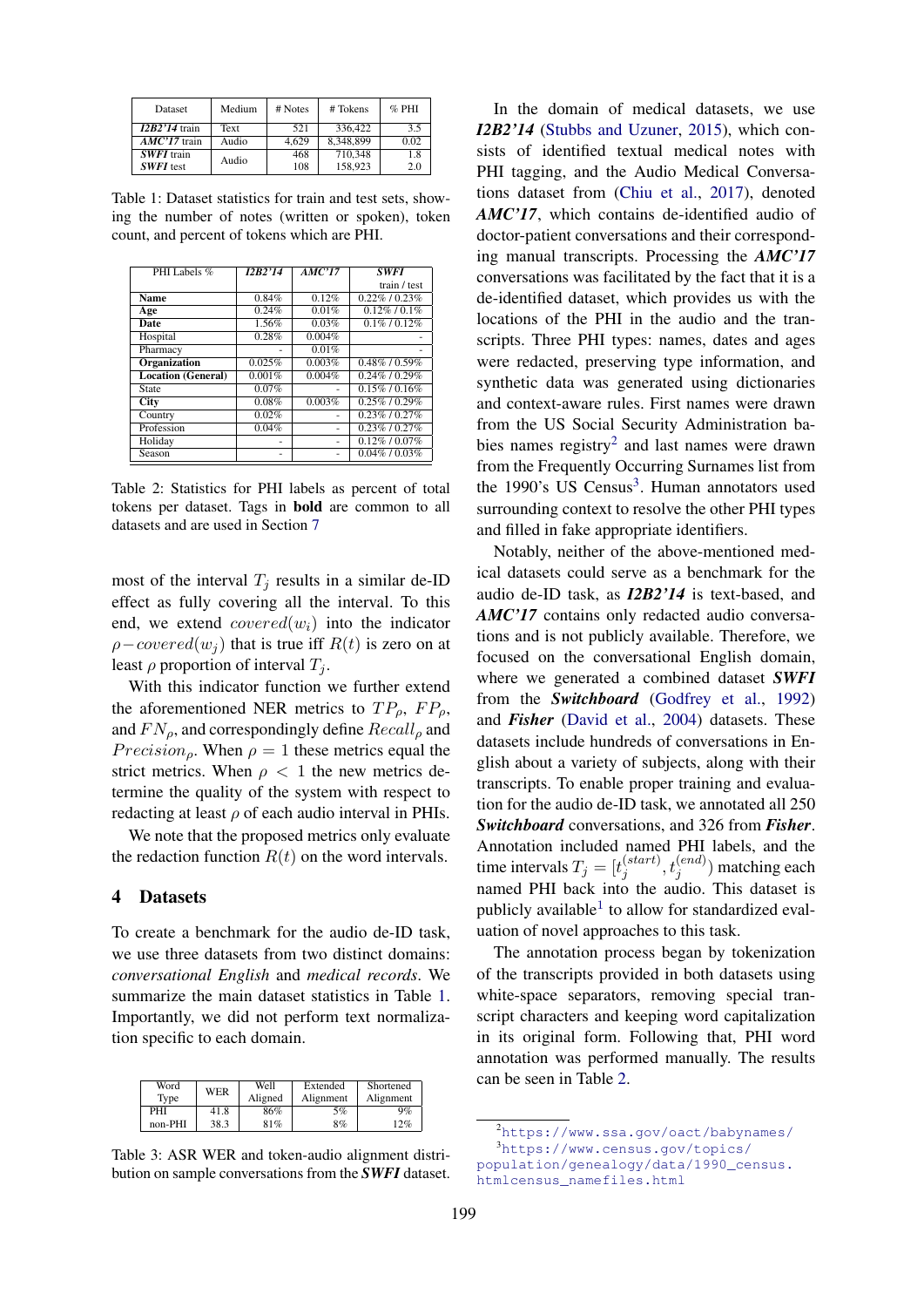<span id="page-3-2"></span>

Figure 2: Neural architecture for text de-ID

As performing temporal labeling manually is an arduous process, we opt for a semi-automatic ASR-based procedure. To this end, we determine word start and end times by aligning the manual transcripts to audio intervals. We assess the quality of this semi-automatic labeling scheme using human evaluation. For a random sample of 6 *SWFI* conversations (3 *Switchboard* and 3 *Fisher*), we slice the audio according to the aligned interval times per transcript word, and measure both the quality of the transcription, and that of the alignment. Table [3](#page-2-4) shows the distribution of alignment errors of the tokens from the sample conversations. These are denoted as good alignment, short (i.e. ASR interval is shorter than actual word) and extended (i.e. interval is longer than expected) where all alignment errors are in the scale of 30- 60ms (1-2 audio frames).

# <span id="page-3-0"></span>5 Pipeline Models

We next describe the models we trained and evaluated to gain insights on the types of challenges this task presents. We chose to use the pipeline approach as an audio de-ID benchmark due to the ubiquity and maturity of the ASR technology, and abundance of training data for text NER. Our pipeline models contain three main components:

- 1. An ASR system, which transcribes the audio into text.
- 2. A NER tagger, which tags the transcript with the required labels.
- 3. An alignment component, which maps each word in the transcript back to its time interval in the audio.

For the ASR component, we use Google Cloud's Speech API[4](#page-3-1) with the *command and search* model, which gave us the best transcription accuracy on the data. For each conversation, which usually contains two different speakers, we send the entire audio to the service to obtain the transcript. The API also returns alternative hypotheses for the corresponding text and their confidence. We incorporate these alternative hypotheses by taking the top-k ASR hypotheses and feeding them into the next two stages. We then take the logical OR of the detections on all of the hypotheses. Unless stated otherwise,  $k = 1$ .

For the NER tagger component, our models use the architecture described in [Lample et al.](#page-6-5) [\(2016\)](#page-6-5), depicted in Fig. [2.](#page-3-2) This is a neural network model using pre-trained GloVe word embeddings<sup>[5](#page-3-3)</sup> [\(Pen](#page-7-9)[nington et al.,](#page-7-9) [2014\)](#page-7-9) and a character-based bidirectional RNN to generate token embeddings, followed by a bidirectional RNN, tag projection, and CRF layers. We define three models, where each model has a NER tagger trained on a different dataset. The models are:

- $M_{AMC}$  Trained using the training data from the *AMC'17* dataset.
- *MSWFI* Trained using the training data from the *SWFI* dataset.
- *MI2B2* Trained using the training data from the *I2B2'14* dataset.

The *MAMC* and *MSWFI* models were trained using the conversation transcripts. We use data augmentation in order to increase robustness to ASR errors, in particular to word deletion, insertion, substitution, and inconsistent capitalization. Data augmentation is carried out in several stages. First we create an ASR transcript from the audio, align it back to the reference transcript by minimizing the word-level edit distance, and transfer the labels to the new transcript. For each of the two transcripts, we then generate three additional transcripts by changing word capitalization to camel, lower and upper case. Finally, each of the augmented transcripts is broken down into segments of 20 speaker turns with a step of 10 turns, to resemble the utterance structure of the ASR output. We include the three variants of the *MSWFI* model: *MSWFIReg* uses no augmentations,

<span id="page-3-1"></span><sup>4</sup><cloud.google.com/speech-to-text>

<span id="page-3-3"></span><sup>5</sup><nlp.stanford.edu/data/glove.6B.zip>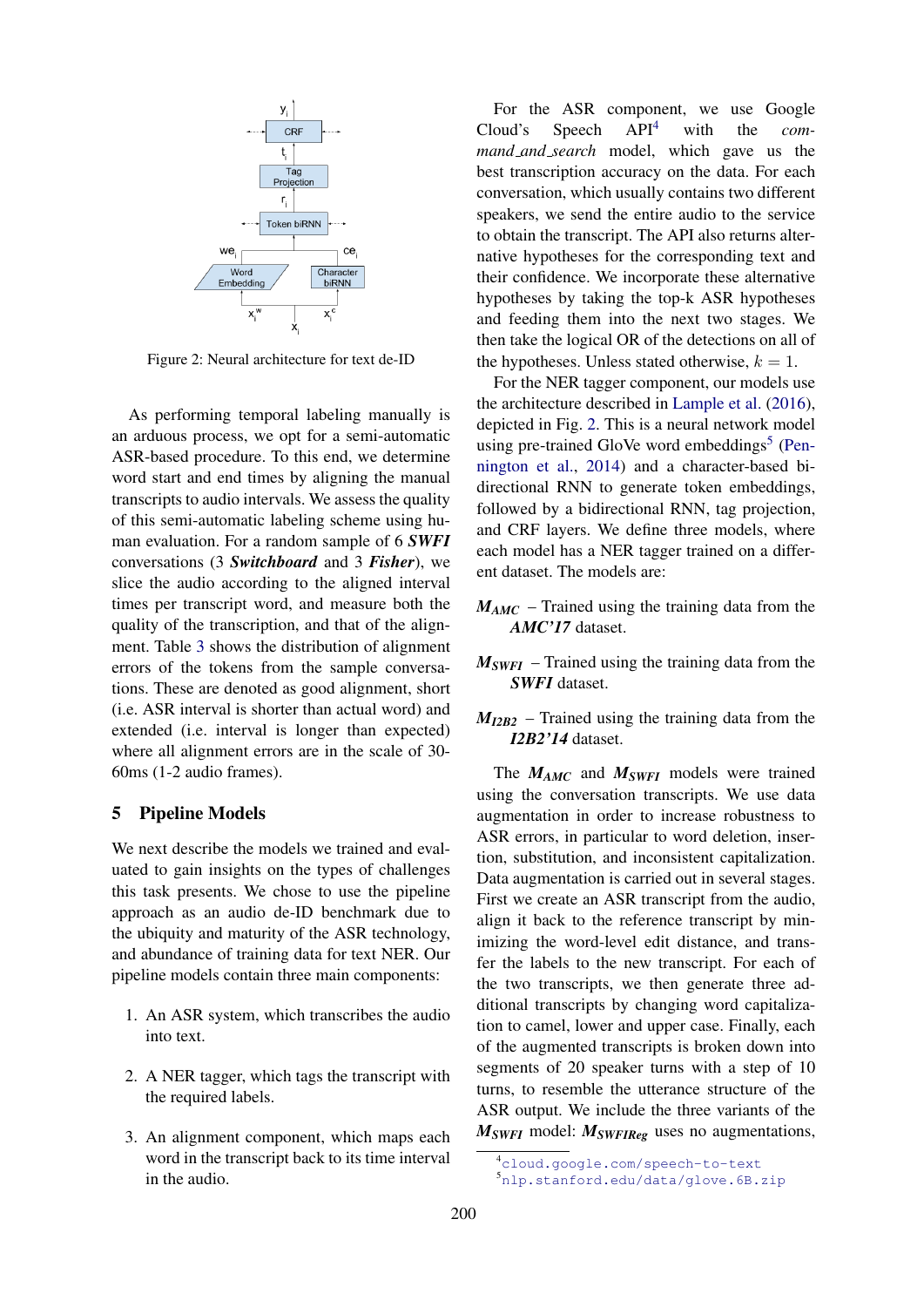*MSWFI MixCase* uses mix-case augmentations only, and *MSWFI MixCase+Asr* uses all mix-case and ASR augmentations.

The *MI2B2* model is tuned to achieve state-ofthe-art results on textual medical notes, such as in [Dernoncourt et al.](#page-6-0) [\(2017a\)](#page-6-0); [Liu et al.](#page-6-1) [\(2017\)](#page-6-1). It should be stressed that the model was used as is, without an attempt to adapt it to the domain of ASR output. *MAMC* and all *MSWFI* models are both trained on conversational data, and should be better adapted to the task.  $M_{AMC}$  is trained on data originating from the medical domain, as opposed to *MSWFI* models which train on data from the English conversation target domain. This is offset by the fact that  $M_{AMC}$  is trained on a significantly larger training set.

Finally, for the alignment component we add a padding hyperparameter allowing a variable number of mismatched frames at either side of the identified intervals. This slack in interval size is used to compensate for alignment errors.

## 6 Experimental Settings

To test the performance of our models on the audio de-ID task, we conducted a number of experiments, described next. Section [7](#page-4-0) then details our results. We report Recall, Precision, and  $F1$  scores for all experiments, which are significantly more informative than accuracy due to a low PHI/non-PHI ratio. We report results on the **SWFI** test set using the tags which are shown in bold in Table [2.](#page-2-3) We evaluate our performance against the coverage threshold  $\rho \in [0, 1]$  which is defined in Section [3.](#page-1-0) Specifically, we focus on type-less metrics, as we care more about the tokens' redaction than their type classification.

Our first experiment evaluates the performance of *MAMC*, *MSWFI*, and *MI2B2* on the *SWFI* test set. First, to decouple their tagging performance from the other pipeline errors, we measure their tagging performance on the manually annotated transcripts (referred to as *NER score*). NER errors may arise due to train-test disparity, where the train and test data are from different domains or different mediums (e.g. text vs. audio), which results in different discriminative models. Additionally, we measure their overall end-to-end score. We analyze the complex behavior of the models' precision by inspecting the coverage distribution of PHI and non-PHI tokens.

Our second experiment evaluates the effect

<span id="page-4-1"></span>

| Model                         | Recall / Precision / F1 | $F1(\rho)$ |
|-------------------------------|-------------------------|------------|
| $M_{I2B2}$                    | 0.37/0.48/0.41          | 0.37(0.4)  |
| $M_{AMC}$                     | 0.18/0.98/0.3           | 0.23(0.35) |
| $M_{SWFIREg}$                 | 0.82 / 0.92 / 0.87      | 0.41(0.4)  |
| $M_{SWFI\_MixCase}$           | 0.87/0.92/0.89          | 0.46(0.4)  |
| M <sub>SWFI</sub> MixCase+Asr | 0.88/0.92/0.9           | 0.51(0.4)  |

Table 4: NER score of the different NER models, and their end-to-end  $F1$  in their optimal choice of  $\rho$ .

| Error type                      | Count | % of total |
|---------------------------------|-------|------------|
| <b>ASR</b> Transcription errors | 152   | 45.24      |
| <b>NER</b> errors               | 168   | 50         |
| Alignment errors                | 14    | 4 17       |
| Manual Transcription errors     |       | 06         |

Table 5: Error analysis of a sample of  $M_{SWFI}$   $FN$  errors, including errors from all components across the pipeline and even occasional manual transcription errors which contribute to both  $FP$  and  $FN$  errors.

of two significant hyperparameters on pipeline performance using the *SWFI* test set:

- The number of alternative hypotheses passed on from the ASR to the NER tagger.
- The amount of padding added around each detection by the alignment component.

# <span id="page-4-0"></span>7 Results

In Table [3](#page-2-4) we report the Word Error Rate (WER) of our ASR component on the *SWFI* dataset, which was computed by comparing the manual and ASR transcripts of the entire audio. For WER of PHI words, we removed all the non-PHI words from manual ASR transcripts before computing the WER. WER of non-PHI words was computed similarly. We see that both WERs are substantial, and can be thought of as an upper-bound on our pipeline's end-to-end performance.

Next, Table [4](#page-4-1) shows the NER and their endto-end performance of each model for its F1 optimal choice of coverage threshold  $\rho$ . We can also see that the *MSWFI* surpasses the others in performance due to its training set being indomain and in the same medium. Additionally, the *MSWFI MixCase+Asr* variant does not display any advantage over its other variants when running on manual transcripts, but gets significantly better performance on the end-to-end scenario. The difference between NER and end-to-end scores is apparent, and may be attributed to additional pipeline components of ASR and alignment. Interestingly, in the case of *MSWFIReg*, compounding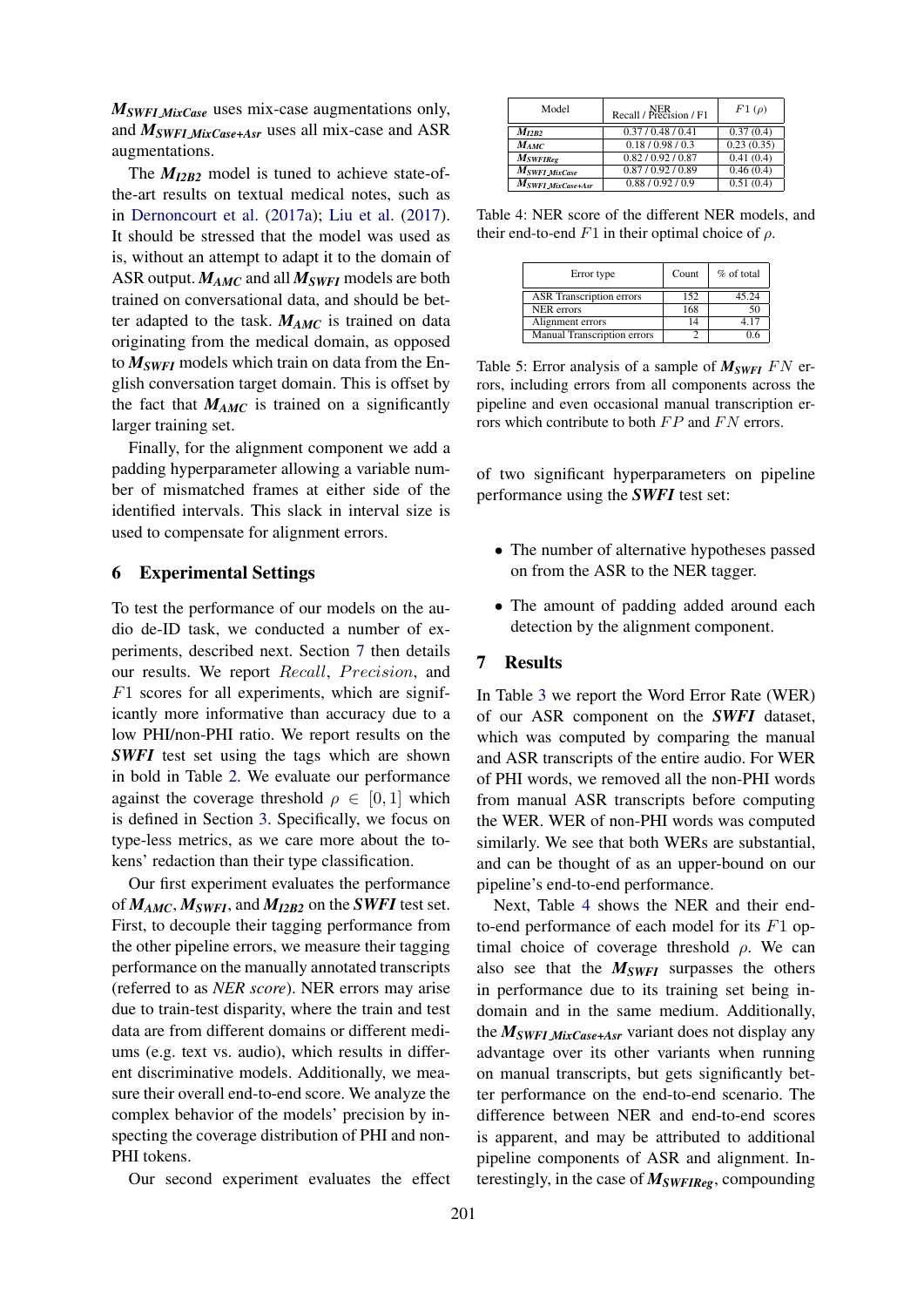<span id="page-5-0"></span>

Figure 3: End-to-end performance comparison of NER models – Recall (left), Precision (middle) and F1 (right).



Figure 4: Coverage distribution between PHI and non-PHI tokens (left) and End-to-end performance for different pipeline parameters – number of hypotheses (center) and padding (right).

the WER and alignment error rate from Table [3](#page-2-4) and the NER from Table [4](#page-4-1) leads to an expected Recall of approximately 0.44, yet the end-to-end *Recall* at  $\rho = 0.5$  is 0.53. This implies a nontrivial co-dependence between errors in the different components of the pipeline.

Figure [3](#page-5-0) presents the end-to-end evaluation of the different models with respect to the coverage threshold  $\rho$ . As expected,  $Recall$  is monotonically non-increasing with respect to the threshold. Meanwhile,  $Precision$  (and consequently  $F1$ ) are not monotonic and have more complex behavior. This behavior is due to difference in the distribution of the coverage between PHI and non-PHI, which we see in Figure [4](#page-5-0) (left). An interesting insight is that most PHI words have more than half their length redacted by the pipeline while non-PHI words' coverage is bi-modal, one mode close to 0, and the other close to 1. A plausable explanation for this behavior is that the  $FPs$  are derived from alignment errors in low coverage, while the high coverage  $FPs$  occur due to classification errors, either due to ASR transcription mistakes or due to model NER errors.

Finally, we show the end-to-end evaluation of the pipeline using *MSWFI MixCase+Asr* with differ-

ent choices of the pipeline parameters. In Figure [4](#page-5-0) (center) the performance of the pipeline slightly increases when using additional alternative hypotheses, while a different experiment shows that when using alternative hypotheses with *MSWFI MixCase* performance decreases. This decrease is consistent with the hypotheses' decreasing confidence scores, which can be alleviated with ASR training data but is not addressed by the naive OR approach described in Section [5.](#page-3-0) This leads us to seek new ways to utilize the additional ASR artifacts, such as the hypotheses confidence scores and speech lattice. In Section [8](#page-5-1) we discuss possible directions to improve the pipeline's robustness to ASR errors. Last, Figure [4](#page-5-0) (right) shows that the choice of padding size does not improve performance, but rather alters the value of the optimal coverage threshold.

## <span id="page-5-1"></span>8 Conclusions

We introduced the audio de-ID task, an important prerequisite for protecting privacy when processing sensitive audio datasets in the medical domain as well as other domains. To this end, we created and made available a new test set benchmark derived from annotating the *Switchboard* and *Fisher*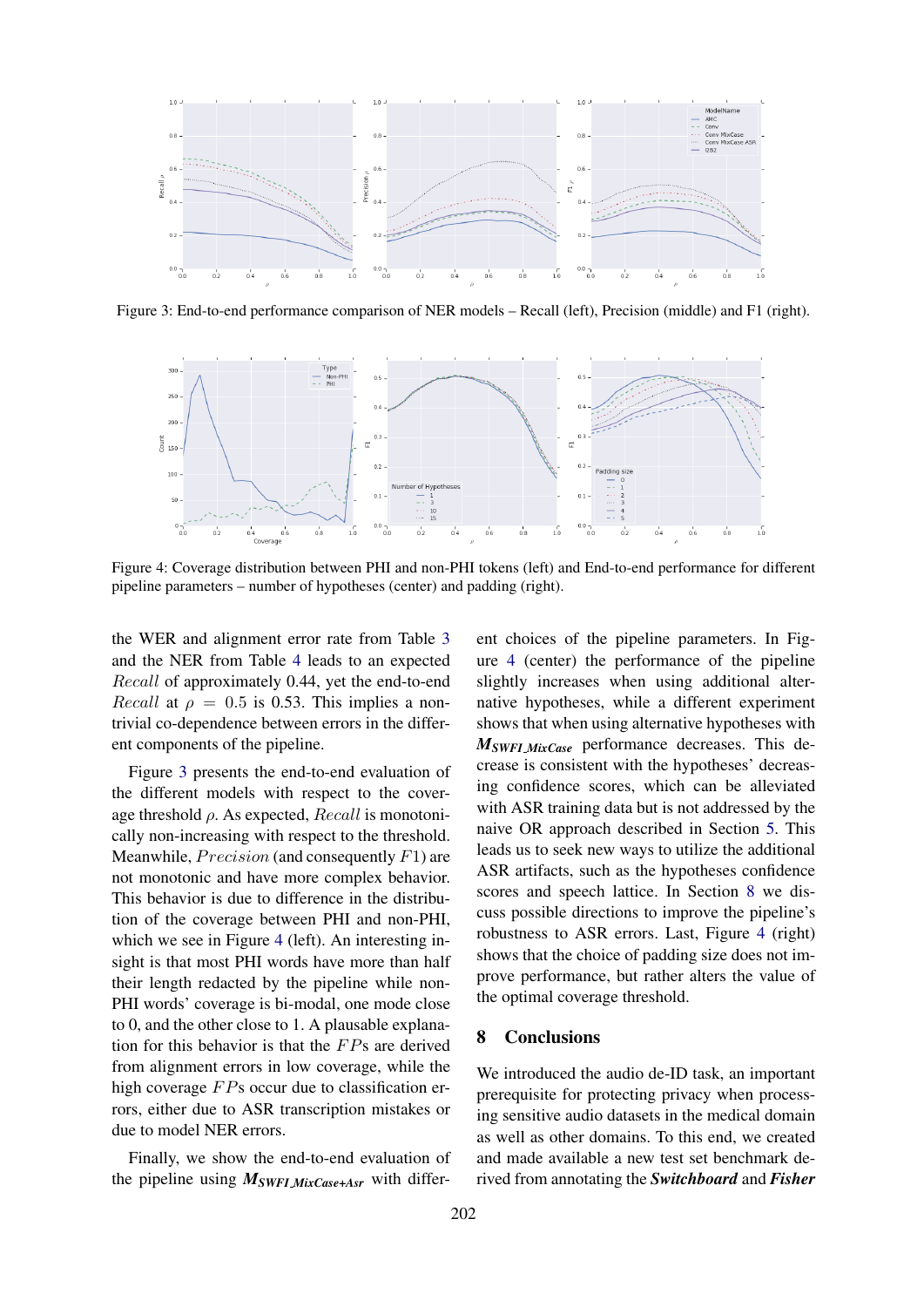audio datasets. We also presented new metrics for the task,  $Recall<sub>o</sub>$  and  $Precision<sub>o</sub>$ , as extensions of standard Recall and Precision where words are considered de-identified when at least a portion  $\rho$  of their audio signal is redacted. Finally, we detailed our algorithm for this task, a pipeline approach consisting of three components: ASR, NER on transcripts and a novel alignment from tagged transcripts to audio for the actual redaction.

We showed that ASR performance is the main impedance towards achieving results comparable to text de-ID. In future work, we plan to address this through several directions, including end-toend de-ID [\(Ghannay et al.,](#page-6-9) [2018\)](#page-6-9), lattice-based techniques [\(Ladhak et al.,](#page-6-14) [2016\)](#page-6-14), and diarization and segmentation of the audio as part of the transcription process [\(Cerva et al.,](#page-6-15) [2013\)](#page-6-15).

### 9 Acknowledgements

The authors would like to thank Oren Gilon, Shlomo Hoory, Amir Feder, Debby Cohen, Amit Markel, and Ronit Slyper for their generous help in the writing of this paper.

Deidentified clinical records used in this research were provided by the i2b2 National Center for Biomedical Computing funded by U54LM008748 and were originally prepared for the Shared Tasks for Challenges in NLP for Clinical Data organized by Dr. Ozlem Uzuner, i2b2 and SUNY.

#### References

- <span id="page-6-15"></span>Petr Cerva, Jan Silovsky, Jindrich Zdansky, Jan Nouza, and Ladislav Seps. 2013. Speaker-adaptive speech recognition using speaker diarization for improved transcription of large spoken archives. *Speech Communication*, 55(10):1033–1046.
- <span id="page-6-2"></span>Chung-Cheng Chiu, Anshuman Tripathi, Katherine Chou, Chris Co, Navdeep Jaitly, Diana Jaunzeikare, Anjuli Kannan, Patrick Nguyen, Hasim Sak, Ananth Sankar, et al. 2017. Speech recognition for medical conversations. *arXiv preprint arXiv:1711.07274*.
- <span id="page-6-11"></span>Ronan Collobert, Jason Weston, Léon Bottou, Michael Karlen, Koray Kavukcuoglu, and Pavel Kuksa. 2011. Natural language processing (almost) from scratch. *JMLR*, 12(Aug):2493–2537.
- <span id="page-6-4"></span>Christopher Cieri David, David Miller, and Kevin Walker. 2004. The fisher corpus: a resource for the next generations of speech-to-text. In *in Proceedings 4th International Conference on Language Resources and Evaluation*, pages 69–71.
- <span id="page-6-0"></span>Franck Dernoncourt, Ji Young Lee, Ozlem Uzuner, and Peter Szolovits. 2017a. De-identification of patient notes with recurrent neural networks. *J. Am Med Inform Assoc*, 24(3):596–606.
- <span id="page-6-13"></span>Franck Dernoncourt, Ji Young Lee, Ozlem Uzuner, and Peter Szolovits. 2017b. De-identification of patient notes with recurrent neural networks. *Journal of the American Medical Informatics Association*, 24(3):596–606.
- <span id="page-6-8"></span>Olivier Galibert, Jeremy Leixa, Gilles Adda, Khalid Choukri, and Guillaume Gravier. 2014. The etape speech processing evaluation. In *LREC*, pages 3995–3999. Citeseer.
- <span id="page-6-7"></span>Sylvain Galliano, Guillaume Gravier, and Laura Chaubard. 2009. The ester 2 evaluation campaign for the rich transcription of french radio broadcasts. In *Tenth Annual Conference of the International Speech Communication Association*.
- <span id="page-6-9"></span>Sahar Ghannay, Antoine Caubrière, Yannick Estève, Antoine Laurent, and Emmanuel Morin. 2018. Endto-end named entity extraction from speech. *arXiv preprint arXiv:1805.12045*.
- <span id="page-6-3"></span>John J. Godfrey, Edward C. Holliman, and Jane Mc-Daniel. 1992. [Switchboard: Telephone speech cor](http://dl.acm.org/citation.cfm?id=1895550.1895693)[pus for research and development.](http://dl.acm.org/citation.cfm?id=1895550.1895693) In *Proceedings of the 1992 IEEE International Conference on Acoustics, Speech and Signal Processing - Volume 1*, ICASSP'92, pages 517–520, Washington, DC, USA. IEEE Computer Society.
- <span id="page-6-10"></span>Yikun Guo, Robert Gaizauskas, Ian Roberts, George Demetriou, Mark Hepple, et al. 2006. Identifying personal health information using support vector machines. In *i2b2 workshop on challenges in natural language processing for clinical data*, pages 10–11. Citeseer.
- <span id="page-6-6"></span>Mohamed Hatmi, Christine Jacquin, Emmanuel Morin, and Sylvain Meignier. 2013. Named entity recognition in speech transcripts following an extended taxonomy. In *First Workshop on Speech, Language and Audio in Multimedia*.
- <span id="page-6-12"></span>Zhiheng Huang, Wei Xu, and Kai Yu. 2015. Bidirectional lstm-crf models for sequence tagging. *arXiv:1508.01991*.
- <span id="page-6-14"></span>Faisal Ladhak, Ankur Gandhe, Markus Dreyer, Lambert Mathias, Ariya Rastrow, and Bjrn Hoffmeister. 2016. [Latticernn: Recurrent neural networks over](https://doi.org/10.21437/Interspeech.2016-1583) [lattices.](https://doi.org/10.21437/Interspeech.2016-1583) In *Interspeech 2016*, pages 695–699.
- <span id="page-6-5"></span>Guillaume Lample, Miguel Ballesteros, Sandeep Subramanian, Kazuya Kawakami, and Chris Dyer. 2016. Neural architectures for named entity recognition. In *ACL*.
- <span id="page-6-1"></span>Zengjian Liu, Buzhou Tang, Xiaolong Wang, and Qingcai Chen. 2017. De-identification of clinical notes via recurrent neural network and conditional random field. *J. Biomed. Inf.*, 75:34–42.